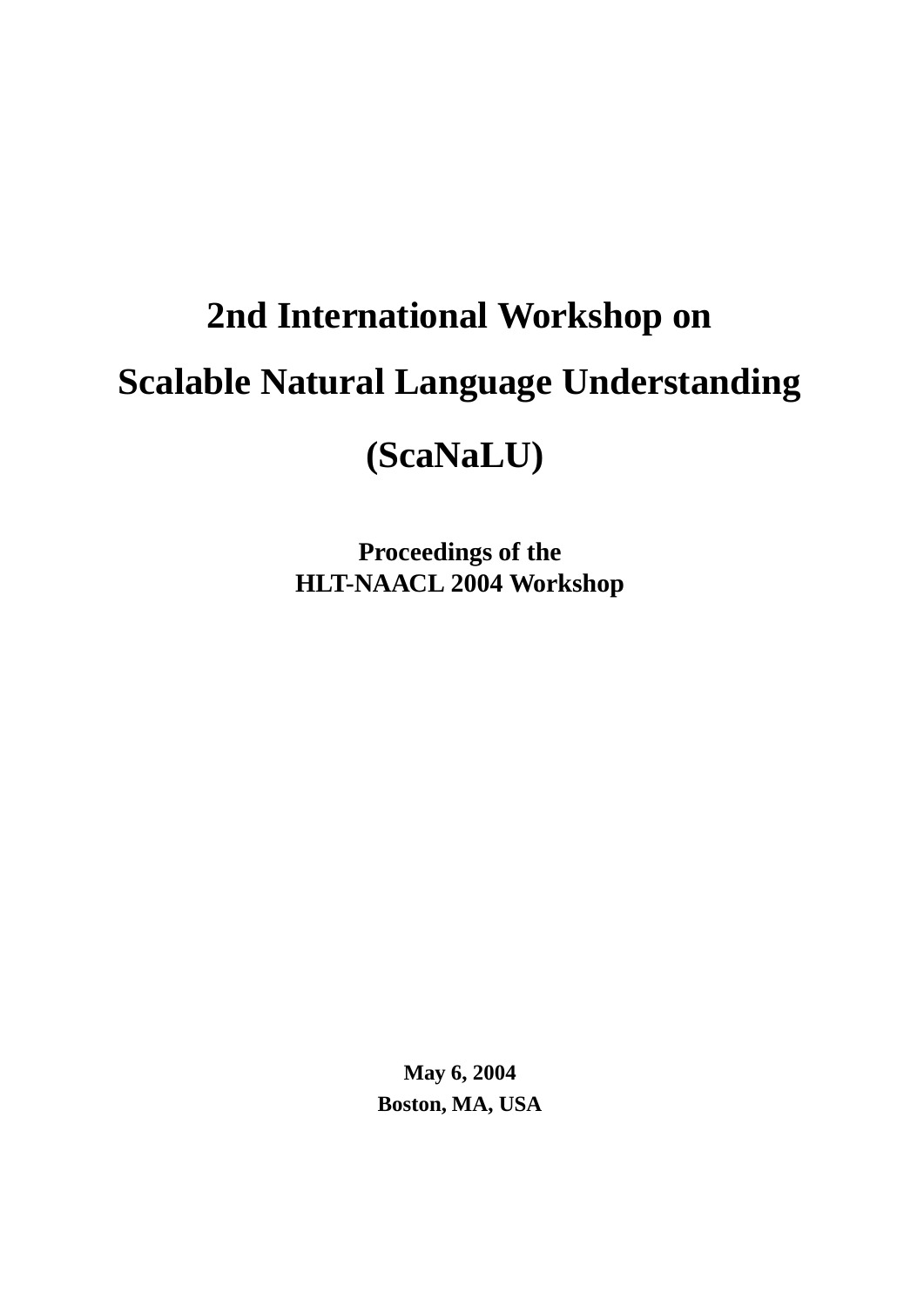Order additional copies from:

Association for Computational Linguistics 3 Landmark Center East Stroudsburg, PA 18301 USA +1-570-476-8006 phone +1-570-476-0860 fax  $\operatorname{acl} @ \operatorname{aclweb.org}$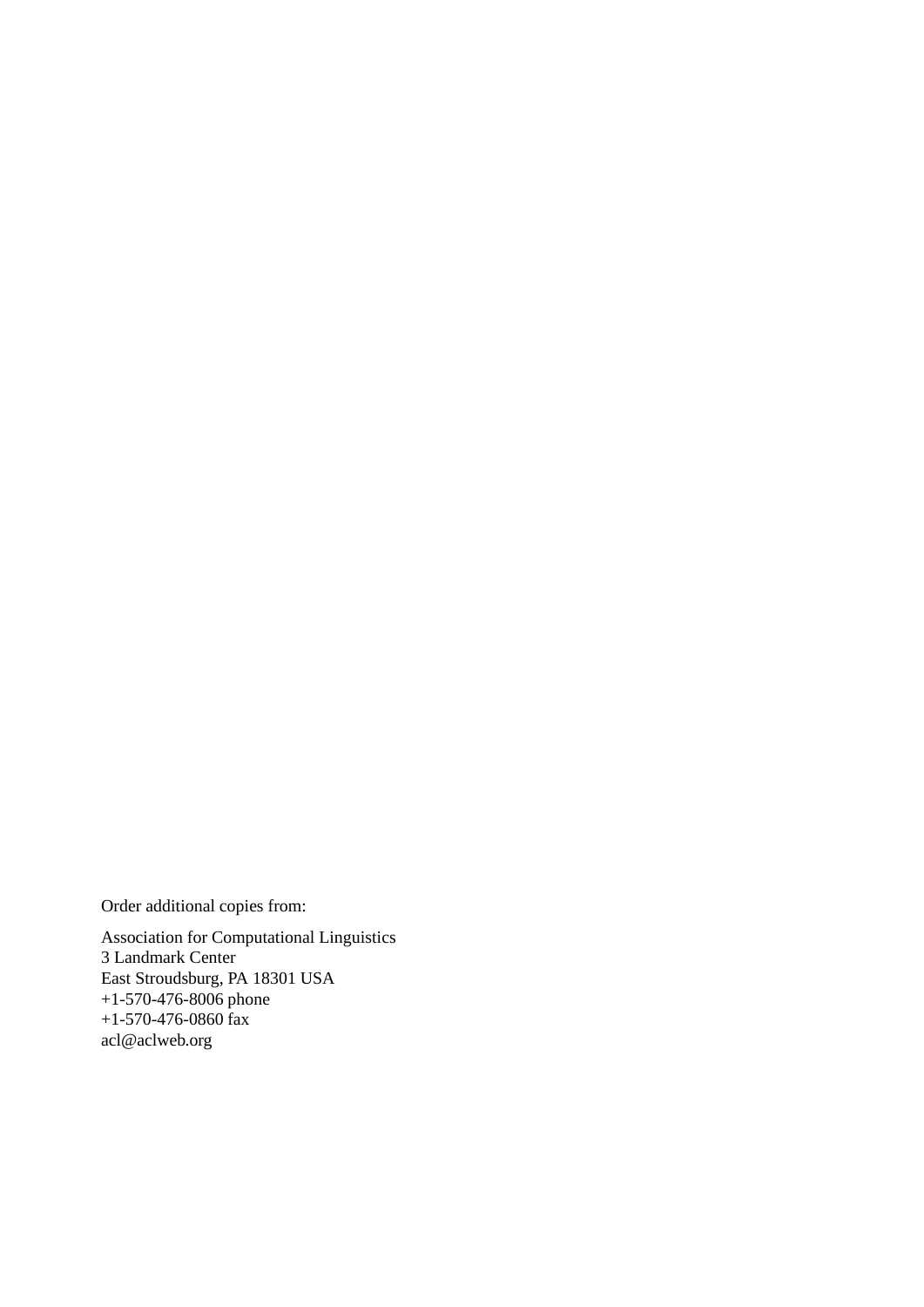# **2nd International Workshop on Scalable Natural Language Understanding (ScaNaLU)**

**Proceedings of the HLT-NAACL 2004 Workshop**

Robert Porzel, editor

**May 6, 2004 Boston, MA, USA**

Published by the Association for Computational Linguistics http://www.aclweb.org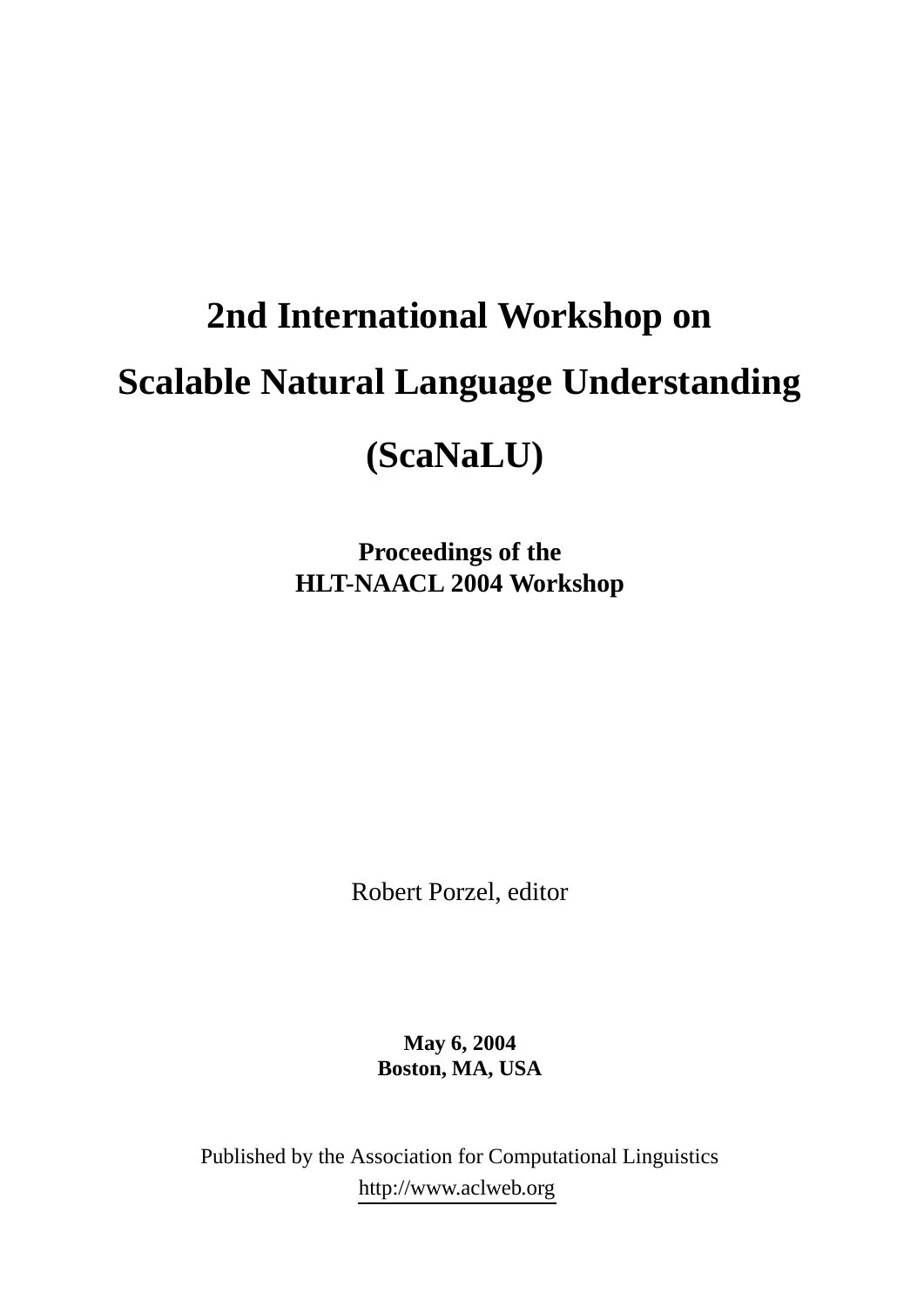#### PREFACE

This volume contains the papers presented at the HLT/NAACL 2004 workshop entitled: Scalable Natural Language Understanding. The workshop was held on May 6th, 2004 and is the second in a series that started in Heidelberg, Germany on May 23rd and 24th 2002. The papers were refereed by an international panel of experts in the field.

The workshop is the first held under the auspices of the HLT/NAACL to be directed at issues concerning the scalability of natural language understanding and generation systems. There is a growing need for systems that can understand and generate natural language in applications that require substantial amounts of knowledge as well as reasoning capabilities. Most current implemented systems for natural language understanding (NLU) are decoupled from any reasoning processes, which makes them narrow and brittle.

Furthermore, they do not appear to be scalable in the sense that the techniques used in such systems do not appear to generalize to more complex applications. While significant work has been done in developing theoretical underpinnings of systems that use knowledge and reasoning (e.g., development of models of linguistic interpretation using abductive reasoning, intention recognition, formal models of dialogue, formal models of lexical and utterance meaning, and utterance planning), it has often proved difficult to utilize such theories in robust working systems.

Another major barrier has been the vast amount of linguistic and world knowledge needed. But there is now significant progress in compiling the required knowledge, using manual, statistical and hybrid techniques. But even as these resources become available, we still lack some key conceptual and computational frameworks that will form the foundation for effective scalable natural language systems.

The collection of researchers who face the challenges involved in scaling human language technology is growing, as well as a greater effort to develop systems that robustly interact interact with users in intuitive and conversational ways.

We wish to thank the members of the Program Committee for reviewing the submissions on a very tight schedule.

James Allen, University of Rochester Jerome Feldman, International Computer Science Institute Rainer Malaka, European Media Laboratory, GmbH Johanna Moore, University of Edinburgh Robert Porzel, European Media Laboratory, GmbH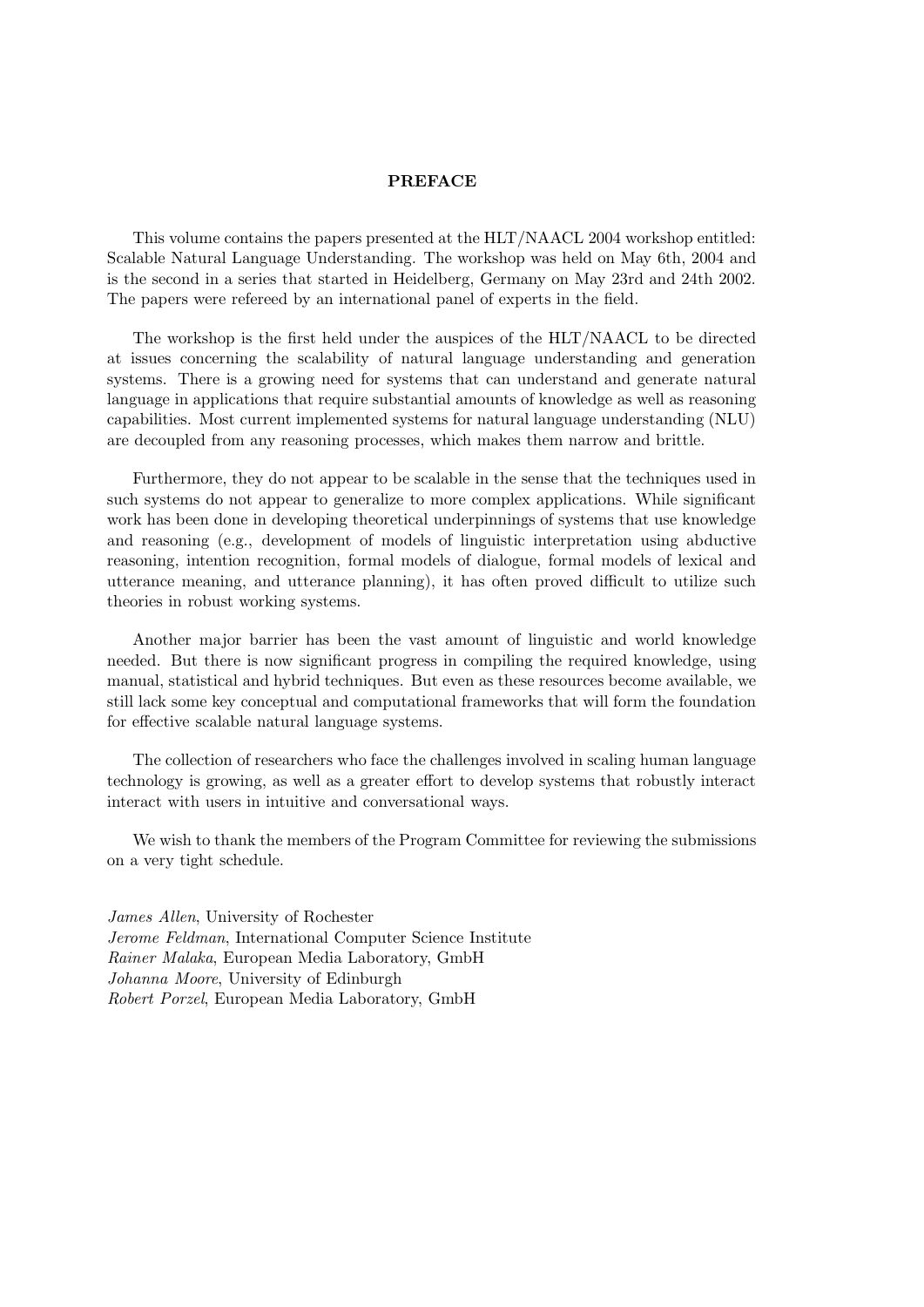#### WORKSHOP CO-CHAIRS:

James Allen, Rochester, Chair Jerry Feldman, Berkeley, Chair Rainer Malaka, Heidelberg, Chair Johanna Moore, Edinburgh, Chair Robert Porzel, Heidelberg, Chair

#### PROGRAM COMMITTEE:

Jan Alexandersson, German Research Center for Artificial Intelligence Jaime Carbonell, Carnegie Mellon University Dan Gildea, University of Rochester Sanda Harabagiu, Southern Methodist University Martha Palmer, University of Pennsylvania Stanley Peters, Stanford University Massimo Poesio, University of Essex Carolyn Penstein Rose, Carnegie Mellon University Matthew Stone, Rutgers University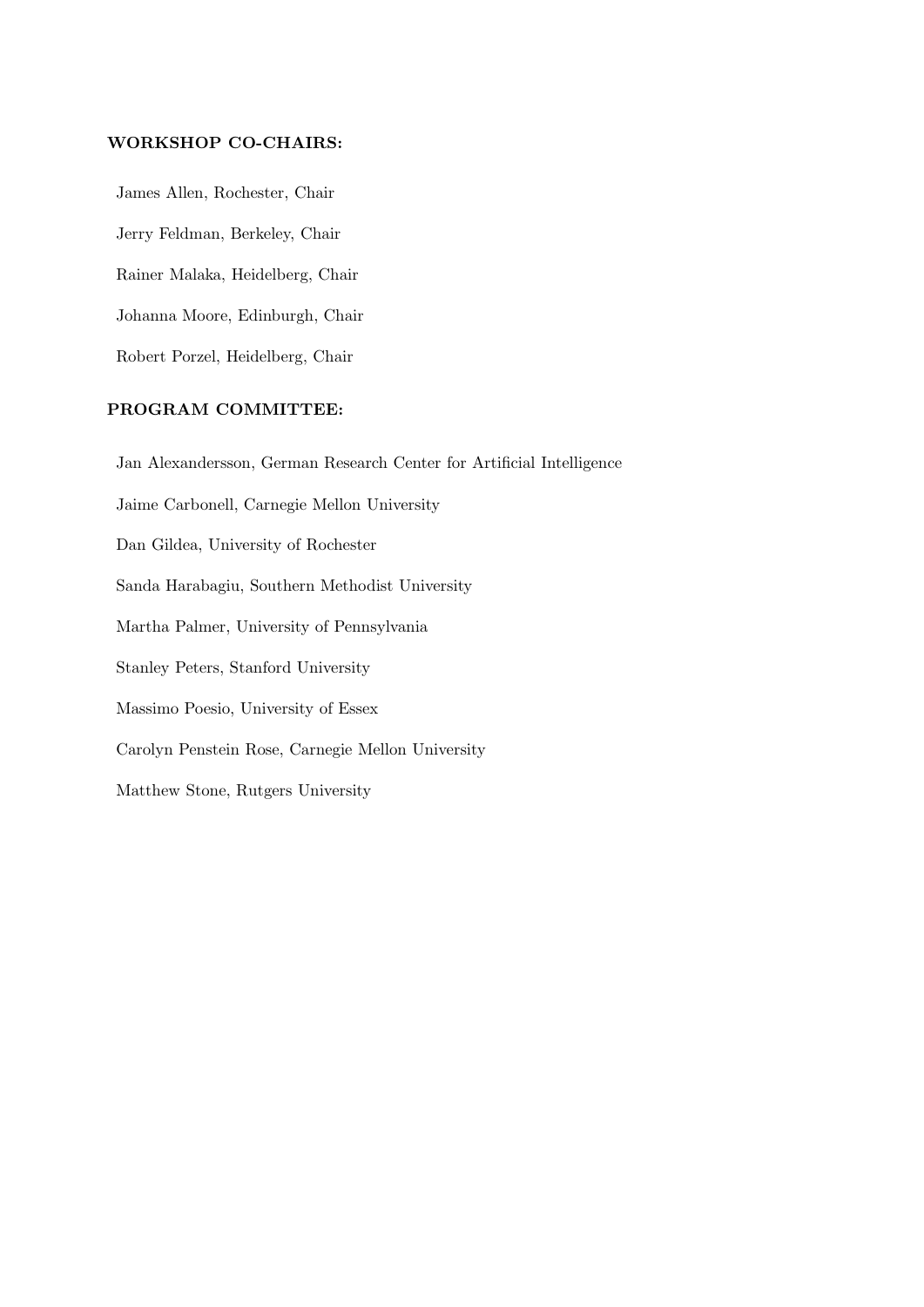## Table of Contents

| Robustness versus Fidelity in Natural Language Understanding                                                                       |  |
|------------------------------------------------------------------------------------------------------------------------------------|--|
| Towards Measuring Scalability in Natural Language Understanding Tasks                                                              |  |
| A Little Goes a Long Way: Quick Authoring of Semantic Knowledge Sources for Interpretation                                         |  |
| <b>Ends-based Dialogue Processing</b><br>Jan Alexandersson, Tilman Becker, Ralf Engel, Markus Löckelt, Elsa Pecourt, Peter Poller, |  |
| Scalable Construction-Based Parsing and Semantic Analysis                                                                          |  |
| Scaling Understanding up to Mental Spaces                                                                                          |  |
| Different Sense Granularities for Different Applications                                                                           |  |
| Making Relative Sense: From Word-graphs to Semantic Frames                                                                         |  |
| <b>HYPERBUG:</b> A Scalable Natural Language Generation Approach                                                                   |  |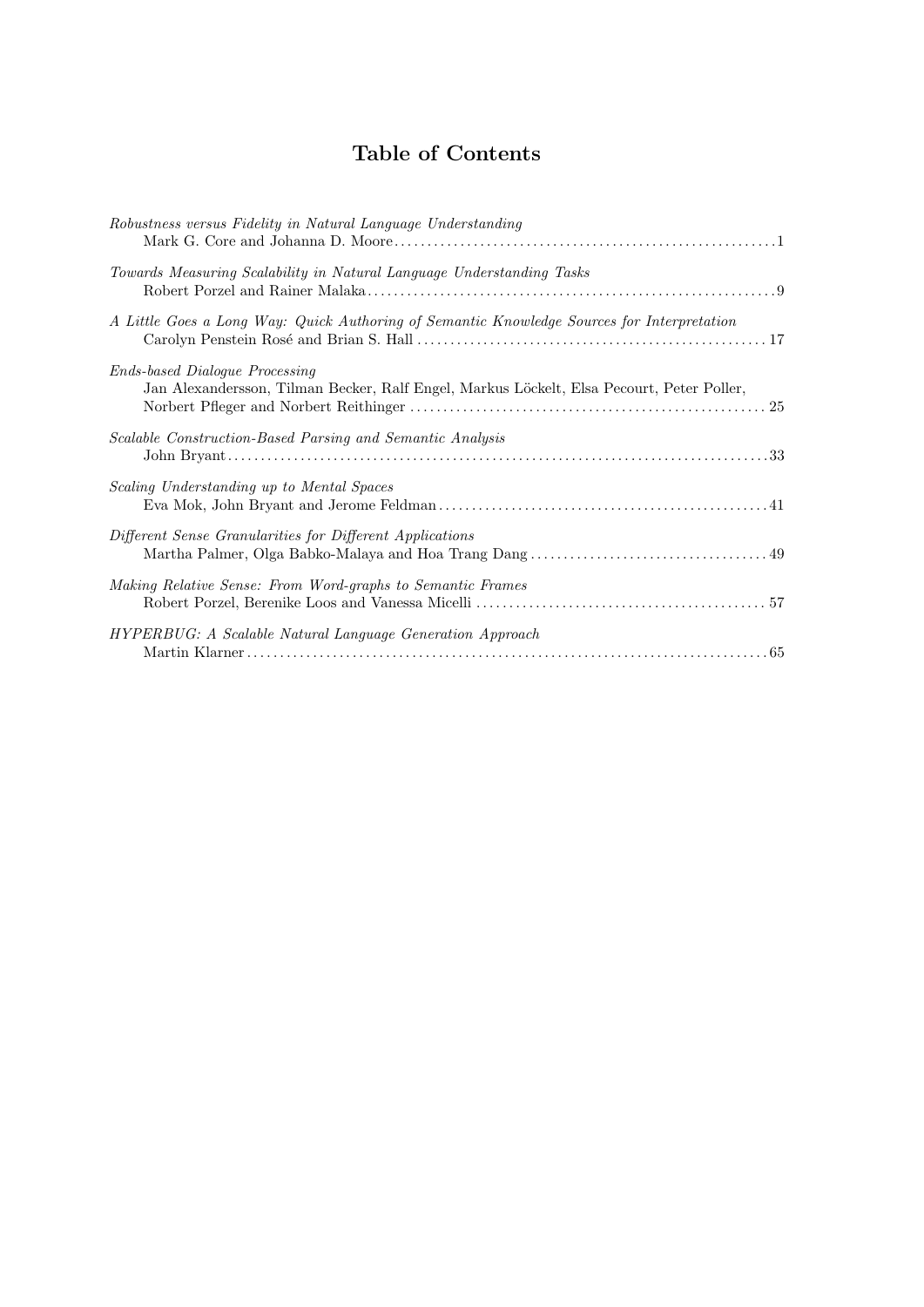## WORKSHOP PROGRAM

### Thursday, May 6, 2004

| 09:00-9:15      | Welcome                                                                                                                                                                      |
|-----------------|------------------------------------------------------------------------------------------------------------------------------------------------------------------------------|
| 09:15-09:45     | Robustness versus Fidelity in Natural Language Understanding<br>Mark G. Core and Johanna D. Moore                                                                            |
| $09:45-10:15$   | Towards Measuring Scalability in Natural Language Understanding Tasks<br>Robert Porzel and Rainer Malaka                                                                     |
| $10:15 - 11:00$ | <b>Break</b>                                                                                                                                                                 |
| 11:00-11:30     | A Little Goes a Long Way: Quick Authoring of Semantic Knowledge Sources<br>for Interpretation<br>Carolyn Penstein Rosé and Brian S. Hall                                     |
| $11:30-12:00$   | <b>Ends-based Dialogue Processing</b><br>Jan Alexandersson, Tilman Becker, Ralf Engel, Markus Löckelt, Elsa Pecourt,<br>Peter Poller, Norbert Pfleger and Norbert Reithinger |
| 12:00-13:00     | Lunch                                                                                                                                                                        |
| 13:00-13:30     | Scalable Construction-Based Parsing and Semantic Analysis<br>John Bryant                                                                                                     |
| 13:30-14:00     | Scaling Understanding up to Mental Spaces<br>Eva Mok, John Bryant and Jerome Feldman                                                                                         |
| 14:30-15:00     | Different Sense Granularities for Different Applications<br>Martha Palmer, Olga Babko-Malaya and Hoa Trang Dang                                                              |
| 15:00-15:30     | Making Relative Sense: From Word-graphs to Semantic Frames<br>Robert Porzel, Berenike Loos and Vanessa Micelli                                                               |
| 15:30-16:00     | <b>Break</b>                                                                                                                                                                 |
| 16:00-16:30     | <b>HYPERBUG:</b> A Scalable Natural Language Generation Approach<br>Martin Klarner                                                                                           |
| 16:30-17:00     | Final Discussion                                                                                                                                                             |
|                 |                                                                                                                                                                              |